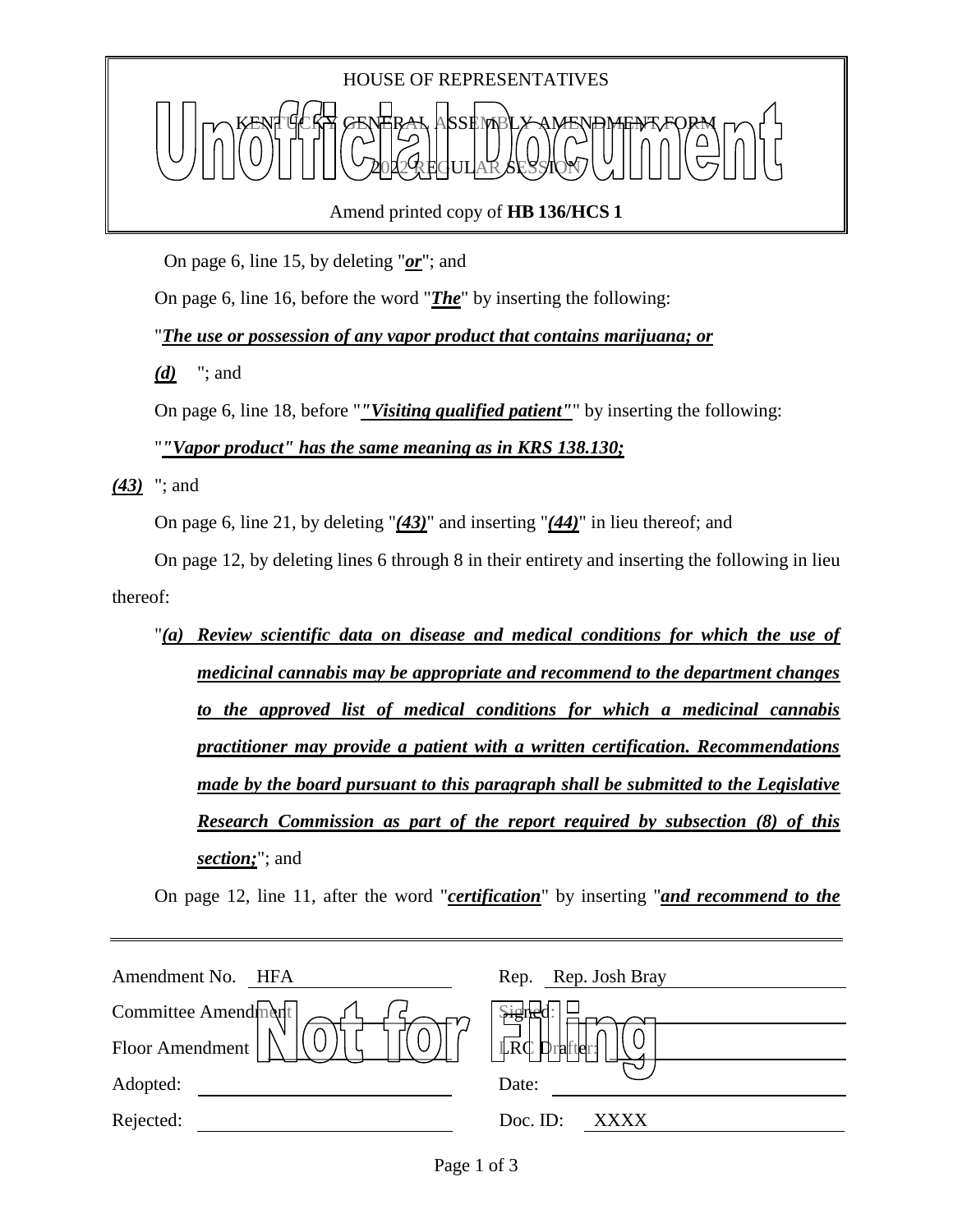### $\text{HOUSE}$  OF REPRESENT AT VES  $\Box \frown \Box \vdash \bot \land \frown \frown \Box$  Rep. Rep. Josh Bray 2022 REGULAR SESSION Doc. ID: XXXX Amend printed copy of **HB** 136/

## *department changes to the approved list of medical conditions. Recommendations made by the board pursuant to this paragraph shall be submitted to the Legislative Research Commission as part of the report required by subsection (8) of this section*"; and

On page 24, line 11, by deleting "*or*"; and

On page 24, line 12, before the word "*Cultivating*" by inserting the following:

#### "*Using or possessing any vapor product that contains marijuana; or*

*(i)* "; and

Beginning on page 27, line 25, and continuing through page 28, line 4, by deleting in its entirety; and

On page 56, line 12, by deleting "*or*"; and

On page 56, line 13, before the word "*Medicinal*" by inserting the following:

#### "*Any vapor product that contains marijuana; or*

*6.* "; and

On page 64, line 5, by deleting "*or*"; and

On page 64, line 6, after the word "*acetate;*" by inserting "*or*

#### *5. Any vapor product that contains marijuana;*"; and

On page 64, by deleting lines 11 and 12 in their entirety; and

On page 64, line 13, by deleting "*(h)*" and inserting "*(g)*" in lieu thereof; and

On page 64, line 14, by deleting "*(i)*" and inserting "*(h)*" in lieu thereof; and

On page 64, line 16, by deleting "*(j)*" and inserting "*(i)*" in lieu thereof; and

On page 66, line 14, by deleting "*or*"; and

On page 66, line 15, after the word "*acetate*" by inserting "*; or*

*(e) Any vapor product that contains marijuana*"; and

On page 68, line 3, by deleting "*or*"; and

On page 68, line 4, after the word "*acetate*" by inserting "*; or*